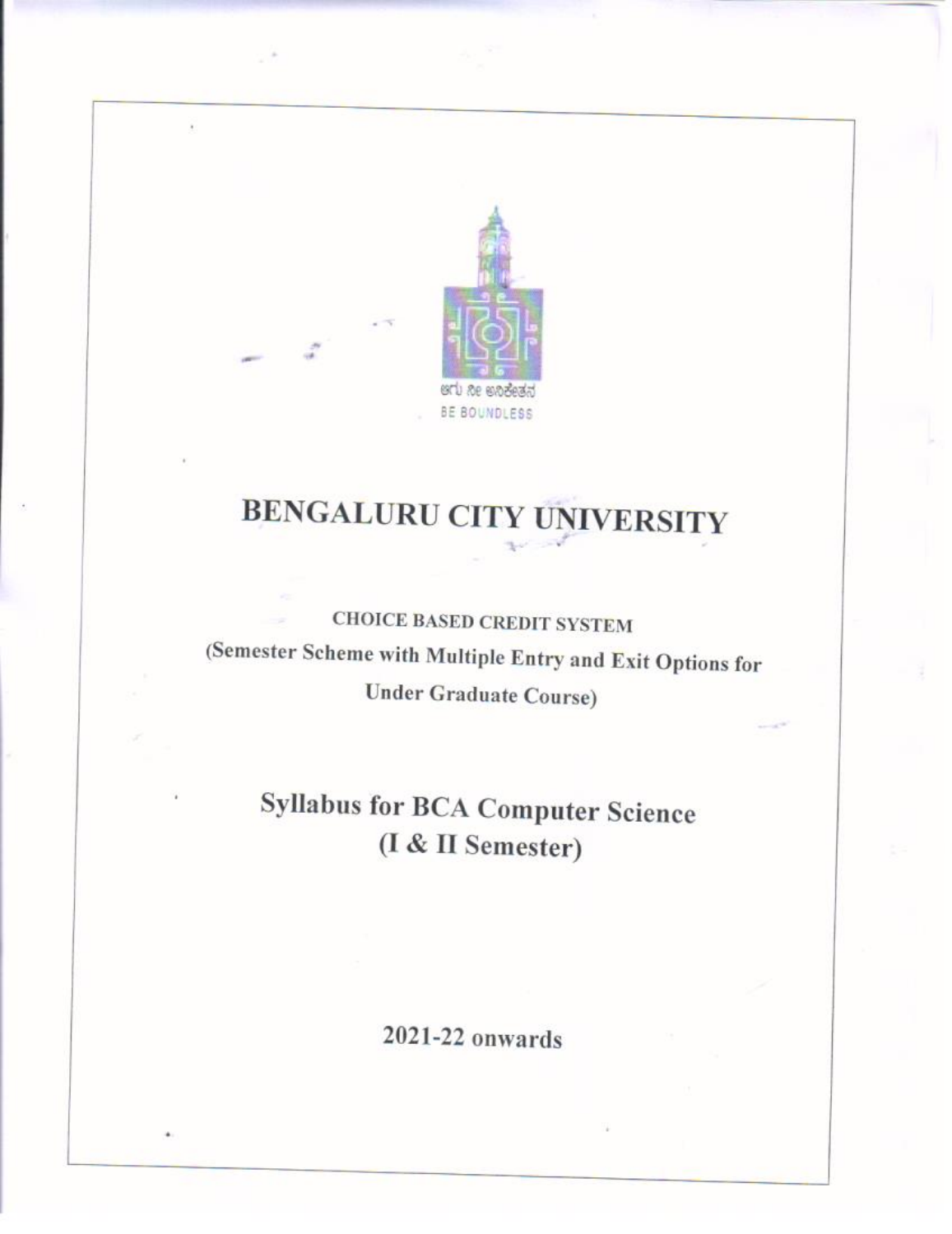### **BANGALORE CITY UNIVERISTY**

Proceeding of the meeting of the Board of Studies in Computer Science, held in the Board Room of Canara Bank School of Management Studies, Central College Campus, Bangalore City University, Bangalore on 04-10-2021 at 11.00 am

The Following Members were present:

- 1. Dr. Susesha, Professor, PG Department of Computer Science, Mysore Univeristy
- 2. Dr. Chandrakanth Naikodi, Associate Professor, PG Department of Computer Science. Davanagere University
- 3. Dr. H.K. Gundurao, Associate Professor, Vijaya College, Bangalore
- 4. Dr. Prathibha V Kalburgi, Ramaiah College of Arts Science, and Commerce, Bangalore
- 5. Mrs. Amalorpavam, Sambram Academi of Management Studies, Bangalore
- 6. Dr. Muralidhara B L, Professor, Department of Computer Science, Bangalore University

The Following Member was present online

1. Dr. Guru D.S, Professor, PG Department of Computer Science, Mysore Univeristy

The Following member is diseased

1. Late, Malathi Palani, A

The Following Members did not attend the meeting.

- 1. Dr. Prabhakar C.J, Professor, Kuvempu University, Shimogga
- 2. Dr. Bhagyawana S Mudigowda, Associate Professor, Maharani Cluster University
- 3. Smt. Nagarathnamma S.M, Associate Professor, Maharani Cluster Univeristy

The Chairperson welcomed the members and briefed the members on the proposed syllabus. The Committee discussed the syllabus in detail and approved the following syllabus:

- 1. Ill and IV semester syllabus for the MCA CBCS Scheme
- 2. The syllabus for I to IV semesters syllabus for M.Sc (Computer Science) CBCS Scheme
- 3. Syllabus Structure for the NEP BCA, and I, and II semester syllabus for the same
- 4. Syllabus Structure for the NEP B.Sc Computer Science, and I and II semester syllabus for the same
- 5. Electives for the CBCS BCA Syllabus

The Chairperson thanked all the members for their active participation.

(Dr. H.K. Gundurao)

(Dr. Susesha)

(Dr. Chandrakanth Naikodi)

(Mrs. Prathibha V Kalburgi)

(Mrs. Amalorpavam)

Muralidhara B L) 04 10.202

Chairperson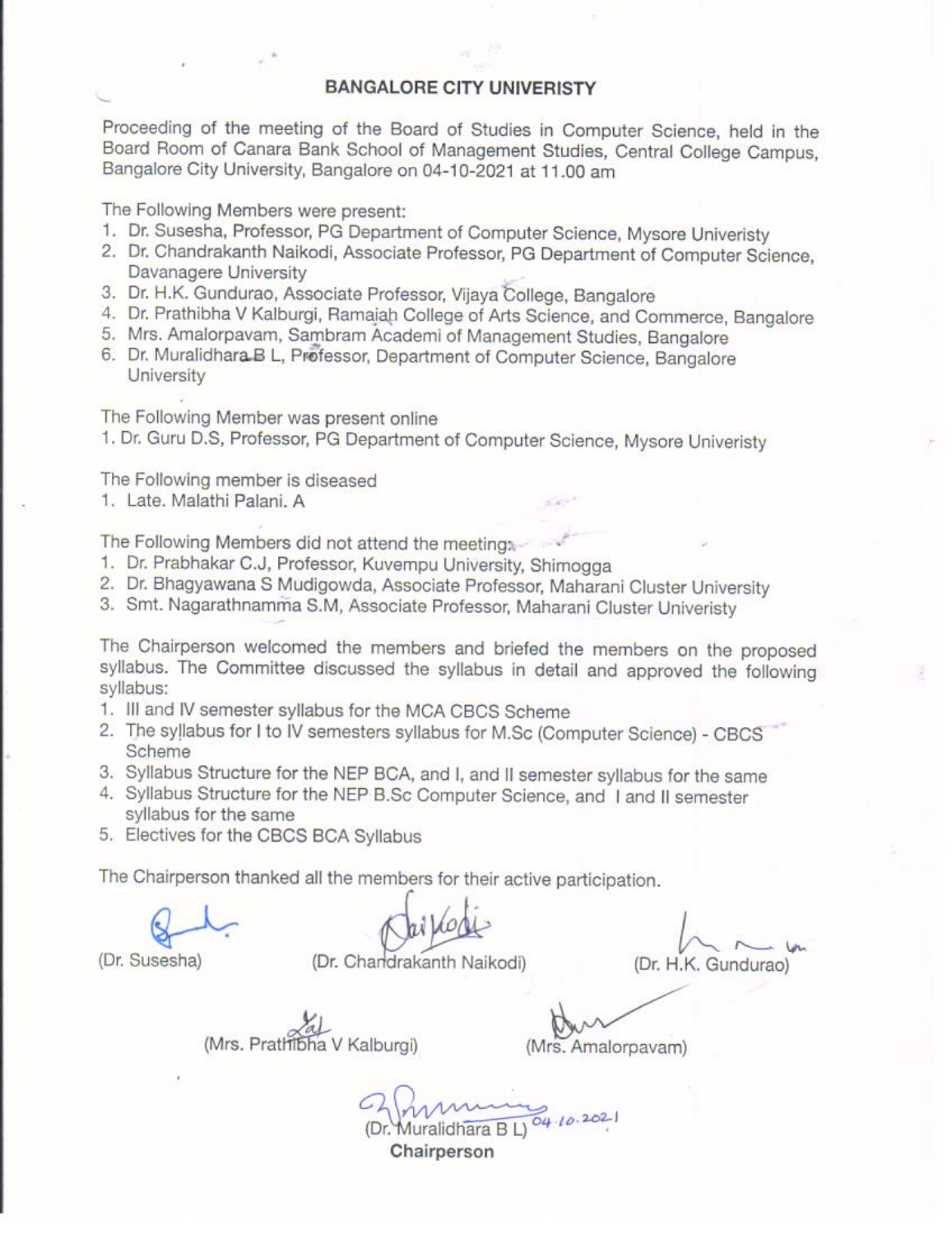## MEMBERS OF THE BoS IN COMPUTER SCIENCE

| $\mathbf{1}$   | Dr. Muralidhara B L<br>Professor<br><b>Department of Computer Science</b><br><b>Bangalore University</b>                 | <b>CHAIRPERSON</b> |
|----------------|--------------------------------------------------------------------------------------------------------------------------|--------------------|
| $\overline{2}$ | Dr. Guru D.S<br>Professor<br>PG Department of Computer Science<br><b>Mysore Univeristy</b>                               | Member             |
| 3              | Dr. Susesha<br>Professor,<br>PG Department of Computer Science<br><b>Mysore Univeristy</b>                               | Member             |
| $\overline{4}$ | Dr. Prabhakar C.J<br>Professor<br>Kuvempu University, Shimogga                                                           | Member             |
| 5              | Dr. Chandrakanth Naikodi<br><b>Associate Professor</b><br><b>Department of Computer Science</b><br>Davanagere University | Member             |
| 6              | Dr. Prathibha V Kalburgi<br>Ramaiah College of Arts Science, and Commerce<br><b>Bangalore</b>                            | Member             |
| 7              | Mrs. Amalorpavam<br>Sambram Academi of Management Studies<br>Bangalore                                                   | Member             |
| 8              | Dr. H.K. Gundurao<br><b>Associate Professor</b><br>Vijaya College, Bangalore                                             | Member             |
| 9              | Dr. Bhagyawana S Mudigowda<br><b>Associate Professor</b><br>Maharani Cluster University, Bangalore                       | Member             |
| 10             | Smt. Nagarathnamma S.M<br><b>Associate Professor</b><br>Maharani Cluster Univeristy, Bangalore                           | Member             |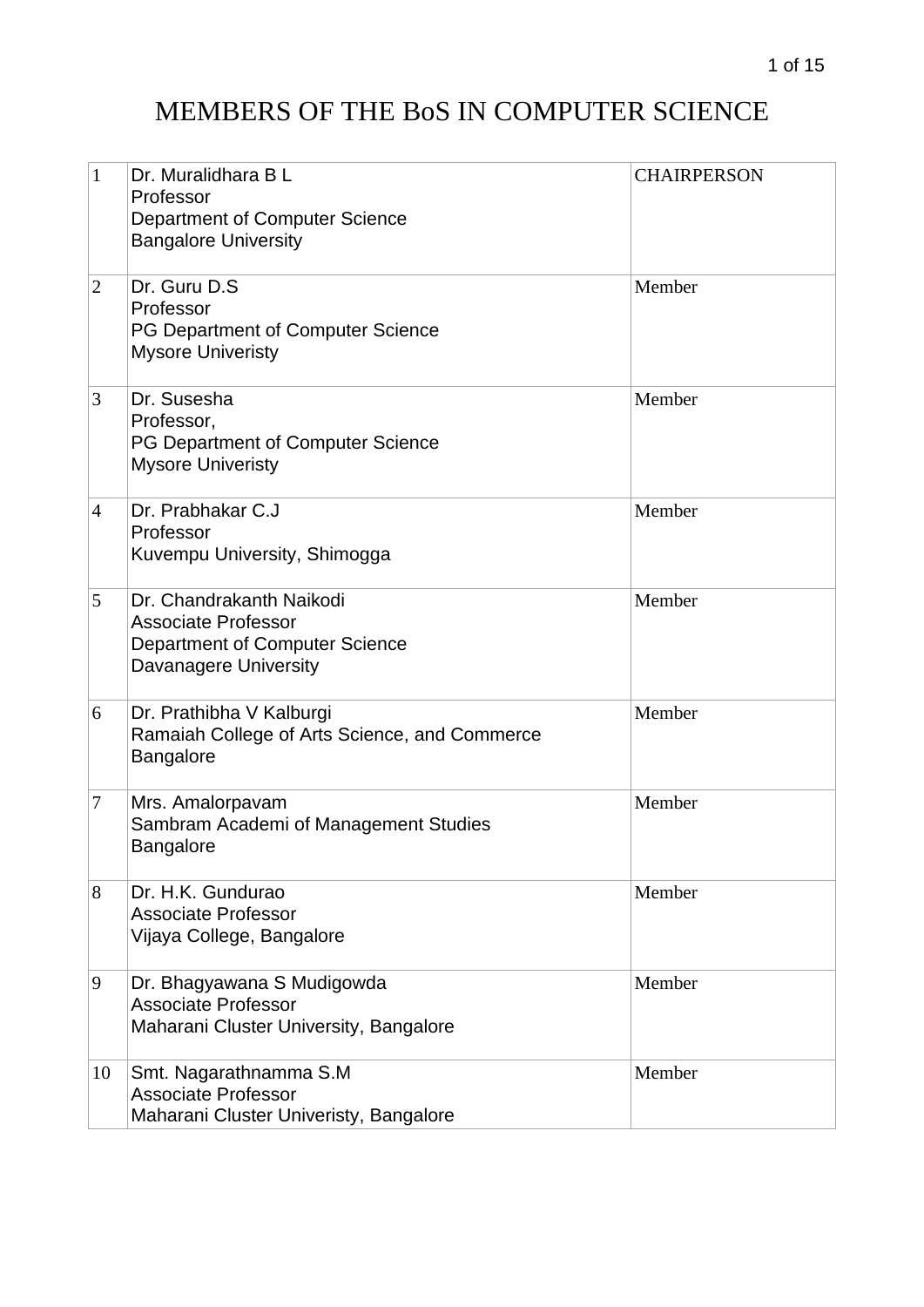### **BANGALORE CITY UNIVERSITY BCA SYLLABUS (NEP) [Based on I-C. Model of Karnataka State Higher Education Council]**

| <b>Semest</b><br>er | <b>Course</b><br>Code | <b>Title of the Paper</b>                        | <b>Credits</b> | Languages, Skill<br>Enhancement (SEC), and<br><b>Ability Enhancement</b><br><b>Courses (AECC)</b> | <b>Credits</b> | <b>Total</b><br><b>Credits</b> |  |
|---------------------|-----------------------|--------------------------------------------------|----------------|---------------------------------------------------------------------------------------------------|----------------|--------------------------------|--|
| ı                   | CA-C1T                | <b>Discrete Structure</b>                        | 3              | OE1: Open Elective                                                                                | 3              | 26                             |  |
|                     | CA-C2T                | Problem solving Techniques                       | 3              | Language L1                                                                                       | 3              |                                |  |
|                     | CA-C3T                | Data Structure                                   | 3              | Language L2                                                                                       | 3              |                                |  |
|                     | CA-C4L                | Problem solving Lab                              | 2              | SEC I: Office<br><b>Management Tools</b>                                                          | $\overline{2}$ |                                |  |
|                     | CA-C5L                | Data Structure Lab                               | $\overline{2}$ | <b>Physical Education</b>                                                                         | 1              |                                |  |
|                     |                       |                                                  |                | Health & Willingness                                                                              | 1              |                                |  |
| $\mathbf{I}$        | CA-C6T                | <b>Computer Architecture</b>                     | 3              | OE2: Open Elective                                                                                | 3              | 26                             |  |
|                     | CA-C7T                | <b>Object Oriented Programming</b><br>using Java | 3              | Language L1                                                                                       | 3              |                                |  |
|                     | CA-C8T                | Database Management System                       | 3              | Language L2                                                                                       | 3              |                                |  |
|                     | CA-C9L                | Java Lab                                         | 2              | <b>Environmental Science</b>                                                                      | 2              |                                |  |
|                     | CA-C10L               | Database Management System<br>Lab                | 2              | <b>Physical Education</b>                                                                         | 1              |                                |  |
|                     |                       |                                                  |                | NCC/NSS/CL/R&R                                                                                    | 1              |                                |  |
| III                 | CA-C11T               | <b>Operating Systems</b>                         | 3              | OE3: Open Elective                                                                                | 3              | 26                             |  |
|                     | CA-C12T               | <b>Computer Networks</b>                         | 3              | Language L1                                                                                       | 3              |                                |  |
|                     | CA-C13T               | Python Programming                               | 3              | Language L2                                                                                       | 3              |                                |  |
|                     | CA-C14L               | <b>Computer Networks Lab</b>                     | $\overline{c}$ | SEC II : Computer<br>Assembly and Repair                                                          | 2              |                                |  |
|                     | CA-C15L               | Python Programming Lab                           | 2              | Physical Education                                                                                | 1              |                                |  |
|                     |                       |                                                  |                | NCC/NSS/CL/R&R                                                                                    | 1              |                                |  |
| ${\sf IV}$          | $CA-C16T$             | Software Engineering                             | 3              | OE4: Open Elective                                                                                | 3              | 26                             |  |
|                     | <b>CA-C17T</b>        | Artificial Intelligence                          | 3              | Language L1                                                                                       | 3              |                                |  |
|                     | CA-C18T               | Internet Technologies                            | 3              | Language L2                                                                                       | 3              |                                |  |
|                     | CA-C19L               | Artificial Intelligence Lab                      | $\overline{c}$ | The Constitution of India                                                                         | $\overline{2}$ |                                |  |
|                     | CA-C20L               | Internet Technologies Lab                        | $\overline{c}$ | Physical Education                                                                                | 1              |                                |  |
|                     |                       |                                                  |                | NCC/NSS/CL/R&R                                                                                    | $\mathbf{1}$   |                                |  |
| $\mathsf{V}$        | CA-C21T               | Design and Analysis of Algorithm                 | $\mathbf{3}$   | CA-V1 Vocation Course I:<br>Quantitative Techniques                                               | 3              | 23                             |  |
|                     | CA-C22T               | Data Analytics                                   | $\sqrt{3}$     | CA-E1 Elective I:<br>a. Data Mining<br>b. Computer Graphics                                       | 3              |                                |  |
|                     | CA-C23T               | Web Programming                                  | $\sqrt{3}$     | SEC III : Cyber Crime,<br>Cyber Law, and<br>Intellectual Property Right                           | $\overline{c}$ |                                |  |
|                     | CA-C24L               | Data Analytics Lab                               | $\overline{2}$ | Physical Education                                                                                | 1              |                                |  |
|                     | CA-C25L               | Web Programming Lab                              | $\overline{c}$ | NCC/NSS/CL/R&R                                                                                    | 1              |                                |  |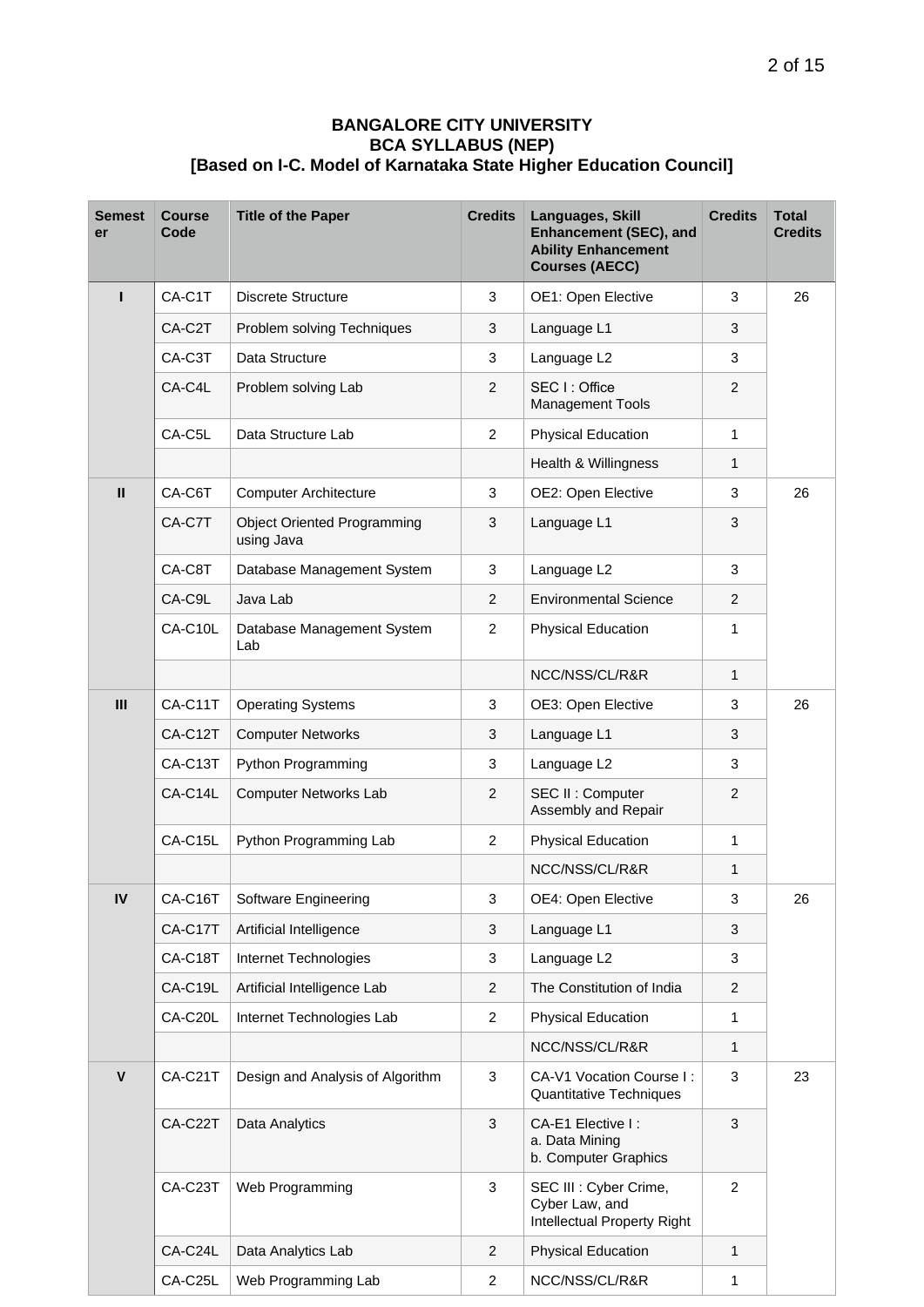| <b>Semest</b><br>er | <b>Course</b><br>Code | <b>Title of the Paper</b>             | <b>Credits</b> | Languages, Skill<br><b>Enhancement (SEC), and</b><br><b>Ability Enhancement</b><br><b>Courses (AECC)</b> | <b>Credits</b> | <b>Total</b><br><b>Credits</b> |
|---------------------|-----------------------|---------------------------------------|----------------|----------------------------------------------------------------------------------------------------------|----------------|--------------------------------|
| VI                  | CA-C26T               | Theory of Computation                 | 3              | CA-V2 Vocation Course<br>II : Electronic Content<br>Design                                               | 3              | 23                             |
|                     | CA-C27T               | Machine Learning                      | $\mathbf{3}$   | CA-E2 Elective II :<br>a. Operations<br>Research<br>b. Software Testing                                  | 3              |                                |
|                     | CA-C28T               | Mobile Application Development        | 3              | Professional<br>Communication                                                                            | $\overline{2}$ |                                |
|                     | CA-C29L               | Machine Learning Lab                  | $\overline{2}$ | <b>Physical Education</b>                                                                                | $\mathbf{1}$   |                                |
|                     | CA-C30L               | Mobile Application Development<br>Lab | $\overline{c}$ | NCC/NSS/CL/R&R                                                                                           | 1              |                                |
| VII                 | CA-C31T               | <b>Cloud Computing</b>                | 3              | CA-V3 Vocation Course III<br>: Technical Writing                                                         | 3              | 21                             |
|                     | CA-C32T               | Internet of Things                    | 3              | CA-E3 Elective III :<br>a. Modeling and<br>Simulation<br>b. Compiler Design                              | 3              |                                |
|                     | CA-C33T               | Internship                            | 2              | Research Methodology                                                                                     | 3              |                                |
|                     | CA-C34L               | Cloud Computing Lab                   | 2              |                                                                                                          |                |                                |
|                     | CA-C35L               | Internet of Things Lab                | $\overline{c}$ |                                                                                                          |                |                                |
| VIII                | CA-C36T               | <b>Block Chain Technologies</b>       | 3              | CA-V4 Vocation Course IV<br>: Project Management                                                         | 3              | 20                             |
|                     | CA-C37T               | Cryptography and System<br>Security   | 3              | CA-E4 Elective IV :<br>a. Human Computer<br>Interface<br>b. Parallel Algorithms                          | 3              |                                |
|                     | CA-C38T               | <b>Block Chain Technologies Lab</b>   | $\overline{c}$ | Research Project                                                                                         | 6              |                                |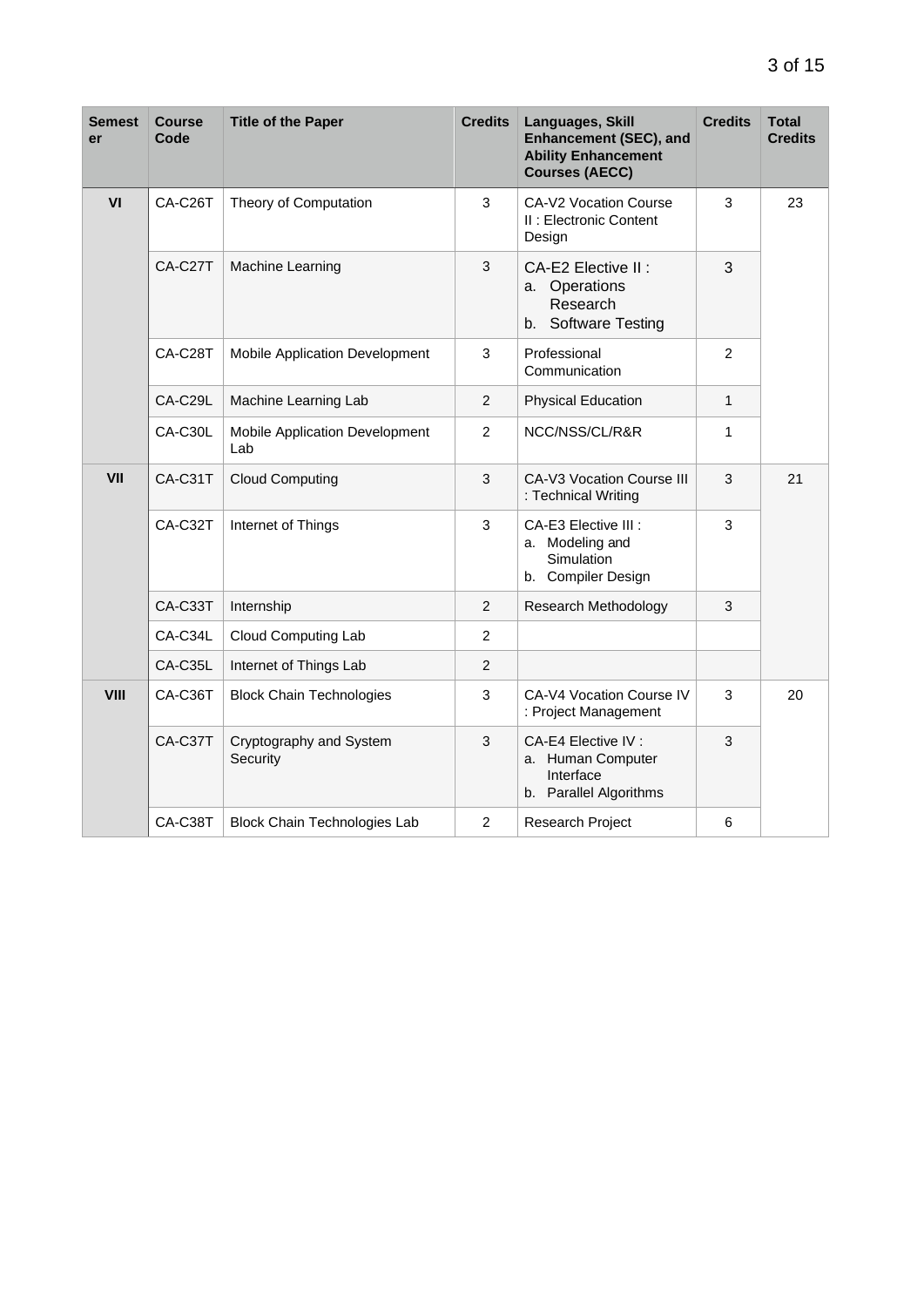### **CA-C1T: DISCRETE STRUCTURES**

Total Teaching Hours: 48 No. of Hours / Week: 03

**UNIT – I** [12 Hours] Set Theory and Logic: Fundamentals of Set theory, Set Operations and the Laws of Set Theory, Counting and Venn Diagrams, Cartesian Products and Relations, Functions–One-to-One, Onto Functions, Function Composition and Inverse Functions. Mathematical Induction, The well ordering principle, Recursive Definitions, Structural Induction, Recursive algorithms. Fundamentals of Logic, Propositional Logic, Logical Connectives and Truth Tables, Logic Equivalence, Predicates and Quantifiers.

### **UNIT - II** [12 Hours]

Counting and Relations: Basics of counting, Pigeonhole Principle, Permutation and Combinations, Binomial coefficients. Recurrence relations, Modeling with recurrence relations with examples of Fibonacci numbers and the tower of Hanoi problem. Divide and Conquer relations with examples (no theorems). Definition and types of relations, Representing relations using matrices and digraphs

### **UNIT - III** [12 Hours]

Matrices: Definition, order of a matrix, types of matrices, operations on matrices, determinant of a matrix, inverse of a matrix, rank of a matrix, linear transformations, applications of matrices to solve system of linear equations.

### **UNIT - IV** [12 Hours]

Graph Theory: Graphs: Introduction, Representing Graphs, Graph Isomorphism, Operations on graphs. Trees: Introduction, Applications of Trees, Tree Traversal, Spanning Trees, Minimum Spanning Trees, Prim's and Kruskul's Algorithms. Connectivity, Euler and Hamilton Paths, Planar Graphs. Directed graphs: Fundamentals of Digraphs, Computer Recognition - Zero-One Matrices and Directed Graphs, Out-degree, in-degree, connectivity, orientation, Eulerian and Hamilton directed graphs, tournaments.

### *Text Books:*

- 1. Ralph P. Grimaldi: Discrete and Combinatorial Mathematics, 5thEdition, Pearson Education, 2004.
- 2. C. L. Liu: Elements of Discrete Mathematics, Tata McGraw-Hill, 2000.
- 3. F. Harary: Graph Theory, Addition Wesley, 1969.
- 4. Richard Bronson, Schaum's Outline of Matrix Operations, McGraw-Hill publications, 2nd Edition, 2011

### Reference Books:

- 1. Kenneth H Rosen. Discrete Mathematics and its Applications, McGraw-Hill publications, 7th edition, 2007.
- 2. J. P. Tremblay and R.P. Manohar. Discrete Mathematical Structures with applications to Computer Science, Mc Graw Hill Ed. Inc. 1975.
- 3. Charles G Cullen. Matrices and Linear Transformations, Dover Publications Inc., Second Edition, 1990

### *Web Resources:*

- 1. h[ttps://www.my-mooc.com/en/categorie/mathematics](http://www.my-mooc.com/en/categorie/mathematics)
- 2. <http://www.nptelvideos.in/2012/11/discrete-mathematical-structures.html>
- 3. https://ocw.mit.edu/courses/mathematics/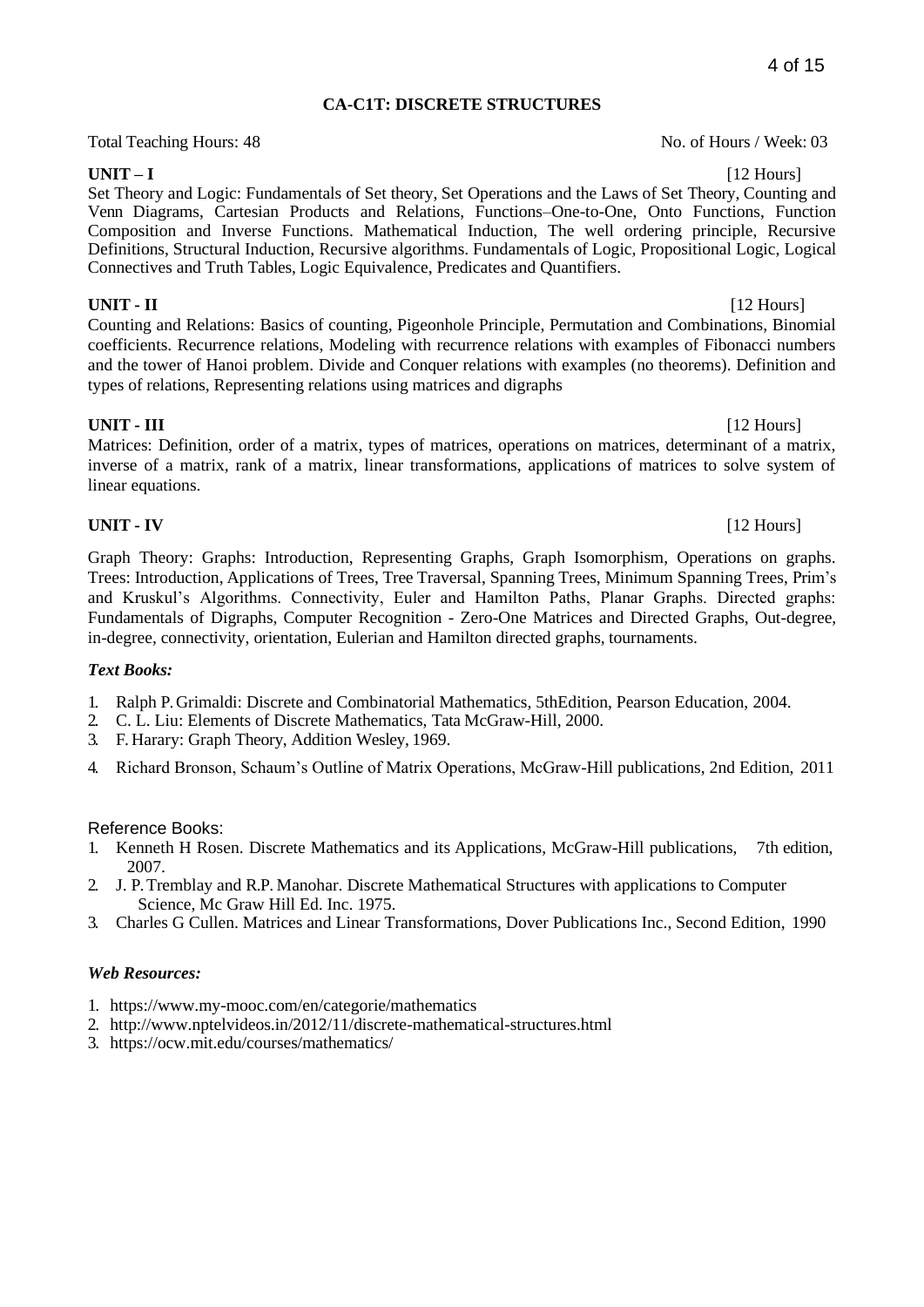### **CA-C2T: PROBLEM SOLVING TECHNIQUES**

Total Teaching Hours: 48 No. of Hours / Week: 03

**UNIT - I** [12 Hours] Introduction: The Role of Algorithms in Computing, Algorithms as a technology, Analyzing algorithms, Designing algorithms, Growth of Functions, Asymptotic notation, Standard notations and common functions. Fundamental Algorithms: Exchanging the values of two variables, Counting, Summation of a set of numbers, Factorial Computation, Generating of the Fibonacci sequence, Reversing the digits of an integer, Characterto number conversion.

**UNIT - II** [12 Hours] C Programming: Getting Started, Variables and Arithmetic expressions. Input and Output: Standard input and output, formatted output- printf, variable length argument list, formatted input-scanf. Control Flow: Statements and Blocks, If-else, else-if, switch, loops: while loop, for loop, do while, break and continue, goto and labels. Pointers and Arrays: pointers and address, pointers and function arguments, multidimensional array, initialization of pointer arrays, command line arguments.

**UNIT - III** [12 Hours] Factoring Methods: Finding the square root of a number, the smallest Divisor of an integer, the greatest common divisor of two integers, computing the prime factors of an integer, generation of pseudo random numbers, raising a number to a large power. Array Techniques: Array order Reversal, Array counting or Histogramming, Finding the maximum number in a set, removal of duplicates from an ordered array, partitioning an array, Finding the kth smallest element, multiplication of two matrices.

**UNIT - IV** [12 Hours] Merging: the two-way merge. Sorting: Sorting by selection, sorting by exchange, sorting by insertion, sorting by diminishing increment, sorting by partitioning. Searching: binary search, hash search. Text processing and Pattern searching: text line length adjustment, keyword searching in text, text line editing, linear pattern search

### **Text Books:**

- 1. R.G.Dromey, "How to Solve it by Computer", Pearson Education India, 2008.
- 2. Thomas H. Cormen, Charles E. Leiserson, Ronald L. Rivest, Clifford Stein, "Introduction to Algorithms", 3rd Edition, The MIT Press Cambridge, Massachusetts London, England, 2008
- 3. Brain M. Kernighan, and Dennis M. Ritchie, "The C Programming Language", 2nd edition, Princeton Hall Software Series, 2012.

### *Reference Books:*

- 1. Steven S. Skiena, "The Algorithm Design Module", 2nd Edition, Springer-Verlag London Limited, 2008.
- 2. Donald E. Knuth, The Art of Computer Programming", Volume 1: Fundamental Algorithms, 3<sup>rd</sup> Edition, Addison Wesley Longman, 1997.
- 3. Donald E. Knuth, The Art of Computer Programming", Volume 2: Seminumerical Algorithms, 3rd Edition, Addison Wesley Longman, 1998.
- 4. Greg Perry and Dean Miller, "C programming Absolute Beginner's Guide", 3rd edition, Pearson Education, Inc, 2014.

### **Web Resources:**

1. [http://algorithmsforinterviews.com "](http://algorithmsforinterviews.com/)Algorithms for Interviews"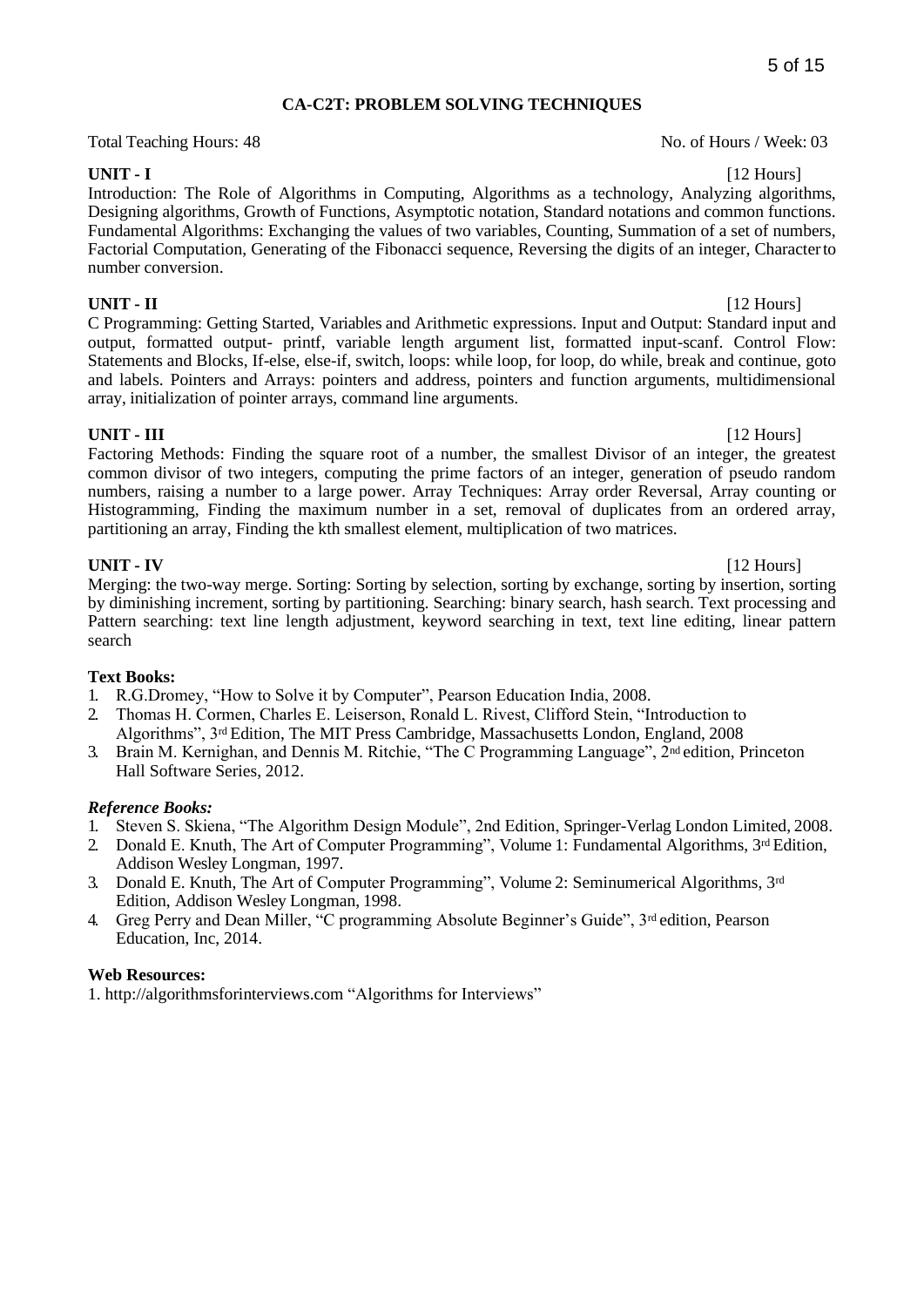### **CA-C3T: DATA STRUCTURES**

Total Teaching Hours: 48 No. of Hours / Week: 03

### **UNIT-I** [12 Hours]

Introduction and Overview: Definition, Elementary data organization, Data Structures, data Structures operations, Abstract data types, algorithms complexity, time-space trade off. Preliminaries: Mathematical notations and functions, Algorithmic notations, control structures, Complexity of algorithms, asymptotic notations for complexity of algorithms. Arrays: Definition, Linear arrays, arrays as ADT, Representation of Linear Arrays in Memory,Traversing Linear arrays, Inserting and deleting, Multi-dimensional arrays, Matrices and Sparse matrices.

**UNIT-II** [12 Hours] Linked list: Definition, Representation of Singly Linked List in memory,Traversing a Singly linked list, Searching in a Singly linked list, Memory allocation, Garbage collection, Insertion into a singly linked list, Deletion from a singly linked list; Doubly linked list, Header linked list, Circular linked list. Stacks: Definition, Array representation of stacks, Linked representation of stacks, Stack as ADT, Arithmetic Expressions: Polish Notation, Conversion of infix expression to postfix expression, Evaluation of Post fix expression, Application of Stacks, Recursion, Towers of Hanoi, Implementation of recursive procedures by stack. Queues: Definition, Array representation of queue, Linked list representation of queues. Types of queue: Simple queue, Circular queue, Double-ended queue, Priority queue, Operations on Queues, Applications of queues.

### **UNIT-III** [12 Hours]

Binary Trees: Definitions, Tree Search, Traversal of Binary Tree, Tree Sort, Building a Binary Search Tree, Height Balance: AVLTrees, Contiguous Representation of Binary Trees: Heaps, Lexicographic Search Trees: Tries, External Searching: B-Trees, Applications of Trees. Graphs: Mathematical Back ground, Computer Representation, Graph Traversal, Topological Sorting

**UNIT-IV** [12 Hours] Searching: Introduction and Notation, Sequential Search, Binary Search, Comparison of Methods. Sorting: Introduction and Notation, Insertion Sort, Selection Sort, Shell Sort, Divide And Conquer, Merge sort for Linked List, Quick sort for Contiguous List. Hashing: Sparse Tables, Choosing a Hash function, Collision Resolution with Open Addressing, Collision Resolution by Chaining.

### **Text Books:**

- 1. Seymour Lipschutz, "Data Structures with C", Schaum's out Lines, Tata Mc Graw Hill, 2011.
- 2. Robert Kruse, C.L.Tondo, Bruce Leung,Shashi Mogalla,"Data Structures and Program Design usingC", Pearson Education, 2009.

### **ReferenceBooks:**

- 1. Mark Allen Weiss," Data Structures and Algorithm Analysis in C", Second Edition, Pearson Education, 2013.
- 2. Forouzan,"A Structured Programming Approach using C",2nd Edition, Cengage LearningIndia,2008.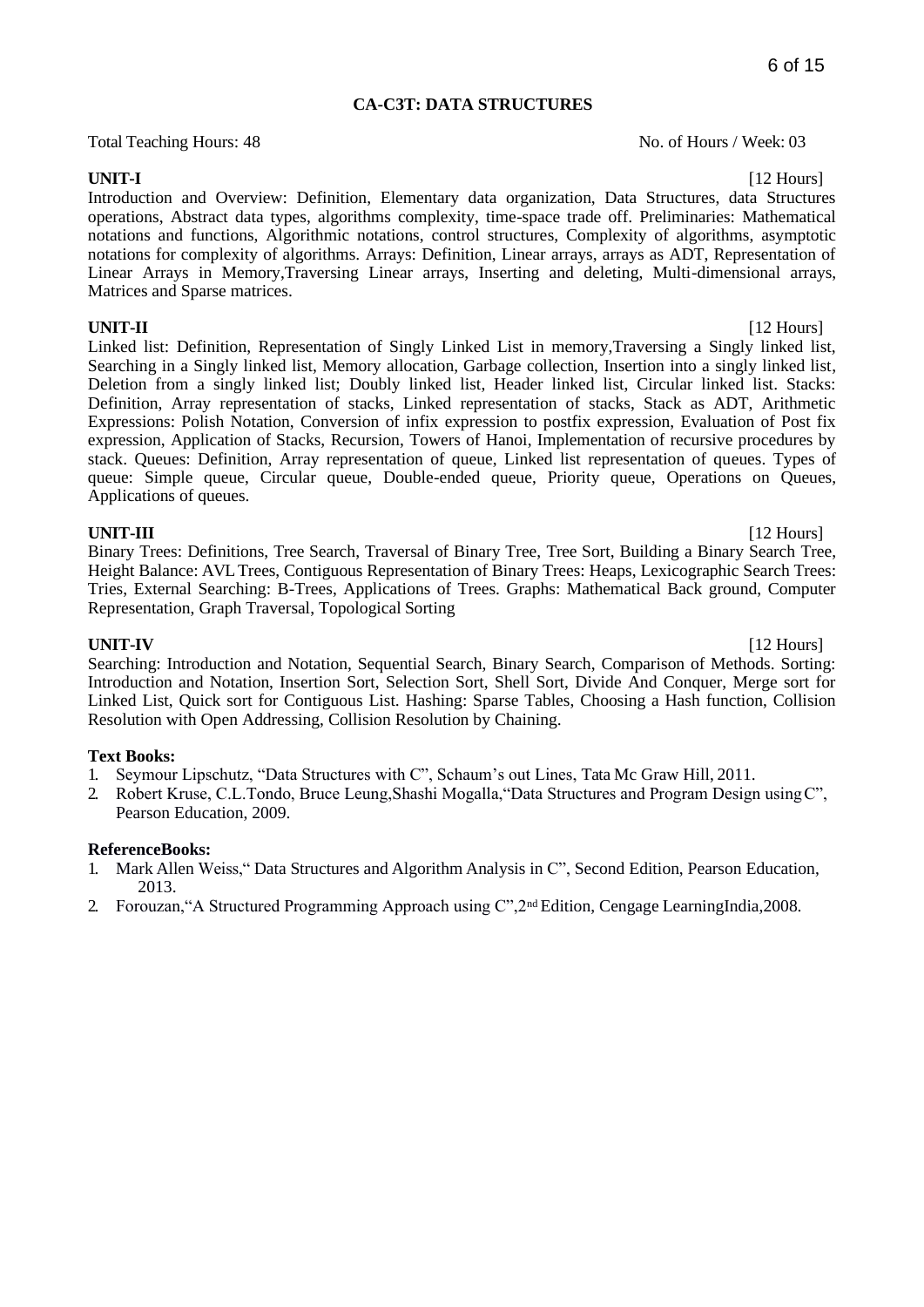### **CA-C4P: Problem Solving Lab using C**

Write, and execute C program for the following:

- 1. to read radius of a circle and to find area and circumference
- 2. to read three numbers and find the biggest of three
- 3. to check whether the number is prime or not
- 4. to read a number, find the sum of the digits, reverse the number and check it for palindrome
- 5. to read numbers from keyboard continuously till the user presses 999 and to find the sum of only positive numbers
- 6. to read percentage of marks and to display appropriate message (Demonstration of else-if ladder
- 7. to find the roots of quadratic equation
- 8. to read marks scored by n students and find the average of marks (Demonstration of single dimensional array)
- 9. to remove Duplicate Element in a single dimensional Array
- 10. to perform addition and subtraction of Matrices
- 11. to find factorial of a number
- 12. to generate fibonacci series
- 13. to remove Duplicate Element in a single dimensional Array
- 14. to find the length of a string without using built in function
- 15. to demonstrate string functions
- 16. to read, display and add two m x n matrices using functions
- 17. to read a string and to find the number of alphabets, digits, vowels, consonants, spaces and special characters.
- 18. to Swap Two Numbers using Pointers
- 19. to demonstrate student structure to read & display records of n students
- 20. to demonstrate the difference between structure & union.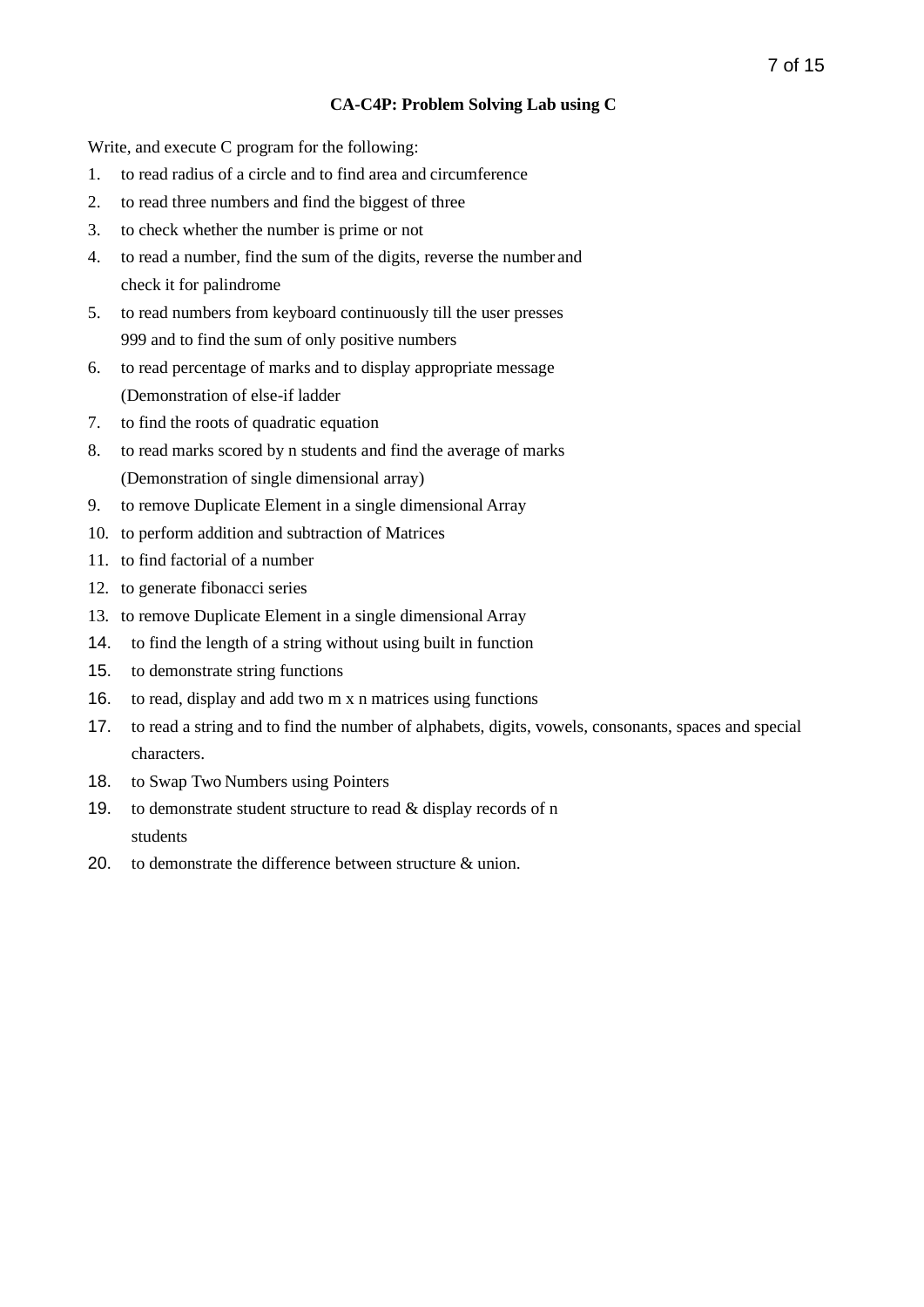### **CA-C5P: DATA STRUCTURES LAB**

**NOTE:** For all the programs write the output, flowchart and number of basic operations performed.

- 1. Given {4,7,3,2,1,7,9,0} find the location of 7 using Linear and Binary search and also display its first occurrence.
- 2. Given {5,3,1,6,0,2,4} order the numbers in ascending order using Bubble Sort Algorithm
- 3. Perform the Insertion and Selection Sort on the input {75,8,1,16,48,3,7,0} and display the output in descending order.
- 4. Write a program to insert the elements {61,16,8,27} into singly linked list and delete 8,61,27 from the list. Display your list after each insertion and deletion.
- 5. Write a program to insert the elements {61,16,8,27} into linear queue and delete three elements from the list. Display your list after each insertion and deletion.
- 6. Write a program to insert the elements {61,16,8,27} into circular queue and delete 4 elements from the list. Display your list after each insertion and deletion.
- 7. Write a program to insert the elements {61,16,8,27} into ordered singly linked list and delete 8,61,27 from the list. Display your list after each insertion and deletion.
- 8. Write a program to add  $6x^3+10x^2+0x+5$  and  $4x^2+2x+1$  using linked list.
- 9. Write a program to push 5,9,34,17,32 into stack and pop 3 times from the stack, also display the popped numbers.
- 10. Write a recursive program to find GCD of 4,6,8.
- 11. Write a program to inert the elements {5,7,0,6,3,9} into circular queue and delete 6,9&5 from it(using linked list implementation)..
- 12. Write a program to convert an infix expression  $x^{\lambda}y/(5^{*}z)+2$  to its postfix expression
- 13. Write a program to evaluate a postfix expression 5 3+8 2 \*.
- 14. Write a program to create a binary tree with the elements {18,15,40,50,30,17,41} after creation insert 45 and 19 into tree and delete 15,17 and 41 from tree. Display the tree on each insertion and deletion operation
- 15. Write a program to create binary search tree with the elements {2,5,1,3,9,0,6} and perform inorder, preorder and post order traversal.
- 16. Write a program to Sort the following elements using heap sort {9.16,32,8,4,1,5,8,0}
- 17. Given S1={"Flowers"} ; S2={"are beautiful"} I. Find the length of S1 II. Concatenate S1 and S2 III. Extract the substring "low" from S1 IV. Find "are" in S2 and replace it with "is"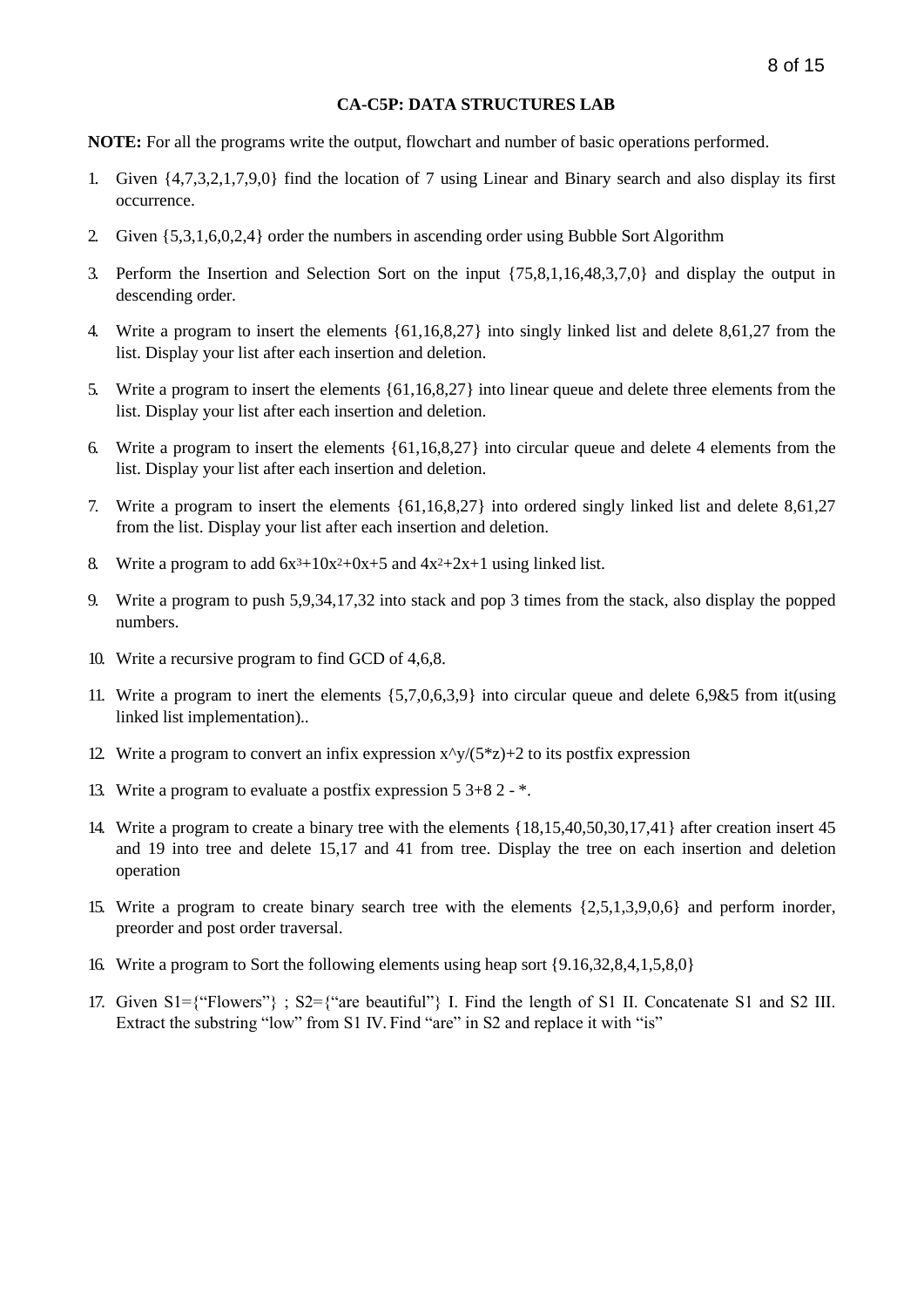### **CA-C6T: COMPUTER ARCHITECTURE**

Total Teaching Hours: 48 No. of Hours / Week: 03

**UNIT - I** [12 Hours] Number Systems: Binary, Octal, Hexa decimal numbers, base conversion, addition, subtraction of binary numbers, one's and two's complements, positive and negative numbers, character codes ASCII, EBCDIC. Computer Arithmetic: Addition and Subtraction, Multiplication and Division algorithms, Floating-point Arithmetic Operations, Decimal arithmetic operations. Structure of Computers: Computer types, Functional units, Basic operational concepts, Von-Neumann Architecture, Bus Structures, Software, Performance, Multiprocessors and Multicomputer, Digital Logic Circuits: Logic gates, Boolean algebra, Map Simplification. Combinational Circuits: Half Adder, Full Adder, flip flops.Sequentialcircuits:Shiftregisters,Counters,IntegratedCircuits,Mux,Demux,Encoder,Decoder.Data representation: Fixed and Floating point.

**UNIT - II** [12 Hours] Basic Computer Organization and Design: Instruction codes, Computer Registers, Computer Instructions and Instruction cycle. Timing and Control, Memory-Reference Instructions, Input-Output and interrupt. Central processing unit: Stack organization, Instruction Formats, Addressing Modes, Data Transfer and Manipulation, Complex Instruction Set Computer (CISC) Reduced Instruction Set Computer (RISC), CISC vs RISC

**UNIT - III** [12 Hours] Register Transfer and Micro-operations: Register Transfer Language, Register Transfer, Bus and Memory Transfers, Arithmetic Micro-Operations, Logic Micro-Operations, Shift Micro-Operations, Arithmetic logic shift unit. Micro-programmed Control: Control Memory, Address Sequencing, Micro-Program example, Design of Control Unit. Input Output: I/O interface, Programmed IO, Memory Mapped IO, Interrupt Driven IO, DMA. Instruction level parallelism: Instruction level parallelism (ILP)-over coming data hazards, limitations of ILP

**UNIT - IV** [12 Hours] Memory System: Memory Hierarchy, Semiconductor Memories, RAM(Random Access Memory), Read Only Memory (ROM), Types of ROM, Cache Memory, Performance considerations, Virtual memory, Paging, Secondary Storage, RAID. Multiprocessors And Thread level Parallelism: Characteristics of multiprocessors, Multi-Threaded Architecture, Distributed Memory MIMD Architectures, Interconnection structures,

### **TEXT BOOKS:**

- 1. Mano M Morris, "Computer System Architecture", 3rd edition Pearson India(2019).
- 2. William Stallings, "Computer Organization and Architecture designing for performance", 10th edition, Pearson(2016)

### **REFERENCE BOOKS**

- 1. Subrata Ghoshal, "Computer Architecture And Organization", Pearson India(2011).
- 2. Andrew S. Tanenbaum " Structured Computer Organization", 5th edition, Pearson Education Inc(2006).
- 3. Carl Hamacher, Zvonks Vranesic, Safea Zaky, "Computer Architecture And Organization", 5<sup>th</sup> edition McGraw Hill New Delhi,India(2002).
- 4. Kai Hwang, "Advanced Computer Architecture Parallelism, Scalability, Programmability", Tata Mcgraw-Hill (2008).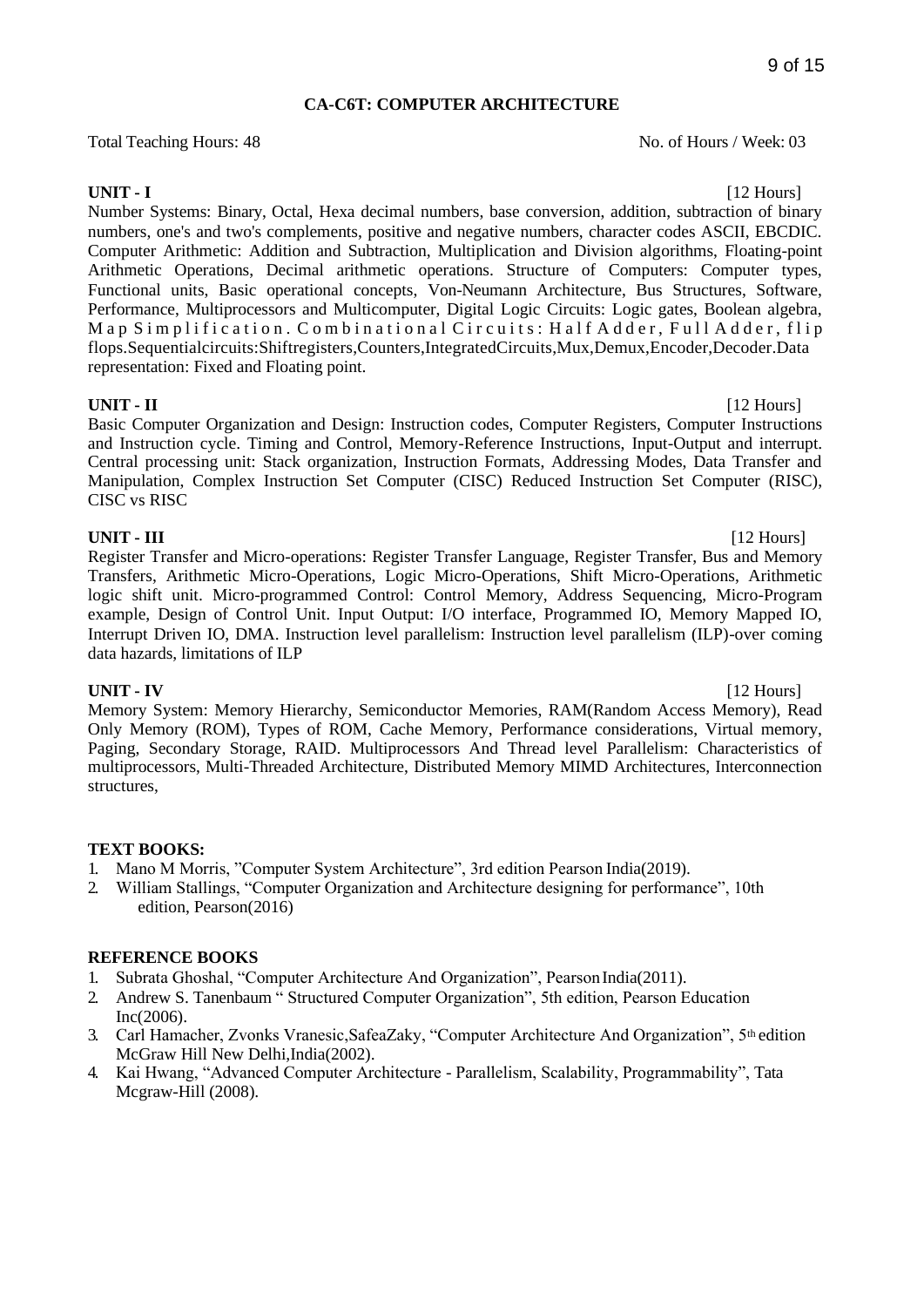### **CA67T: OBJECT ORIENTED PROGRAMMING USING JAVA**

Total Teaching Hours: 48 No. of Hours / Week: 03

Introduction to Java: Basics of Java programming, Data types, Variables, Operators, Control structures including selection, Looping, Java methods, Overloading, Math class, Arrays in java. Objects and Classes: Basics of objects and classes in java, Constructors, Finalizer, Visibility modifiers, Methods and objects, Inbuilt classes like String, Character, String Buffer, File, this reference

**UNIT-II** [12 Hours] Inheritance and Polymorphism: Inheritance in java, Super and sub class, Overriding, Object class, Polymorphism, Dynamic binding, Generic programming, Casting objects, Instance of operator, Abstract class, Interface in java, Package in java, UTIL package.

**UNIT-III** [12 Hours] Event and GUI programming: Event handling in java, Event types, Mouse and key events, GUI Basics, Panels, Frames, Layout Managers: Flow Layout, Border Layout, Grid Layout, GUI components like Buttons, Check Boxes, Radio Buttons, Labels, Text Fields, Text Areas, Combo Boxes, Lists, Scroll Bars, Sliders, Windows, Menus, Dialog Box, Applet and its life cycle, Introduction to swing, Exceptional handling mechanism. I/O programming: Text and Binary I/O, Binary I/O classes, Object I/O, Random Access Files.

**UNIT-IV** [12 Hours] Multithreading in java: Thread life cycle and methods, Runnable interface, Thread synchronization, Exception handling with try-catch-finally, Collections in java, Introduction to JavaBeans and Network Programming.

### **Textbooks:**

1. E. Balagurusamy, Programming with JAVA, McGraw Hill, New Delhi, 2007

### **Reference Books:**

- 1. Raj Kumar Buyya, Object Oriented Programming with JAVA, McGraw Hill, 2009
- 2. Herbert Schildt, Java A Beginner's Guide Create, Compile, and Run Java Programs Today, Sixth Edition, Oracle Press, 2014
- 3. Ken Arnold, James Gosling, "The Java Programming Language, Fourth Edition, Addison Wisely,2005
- 4. Herbert Schildt, 'The Complete Reference Java, 7th Edition, McGraw Hill, 2007

### **Web Resources**

- 1. https://docs.oracle.com/javase/tutorial/
- 2. https://javabeginnerstutorial.com/core-java-tutorial/

**UNIT-I** [12 Hours]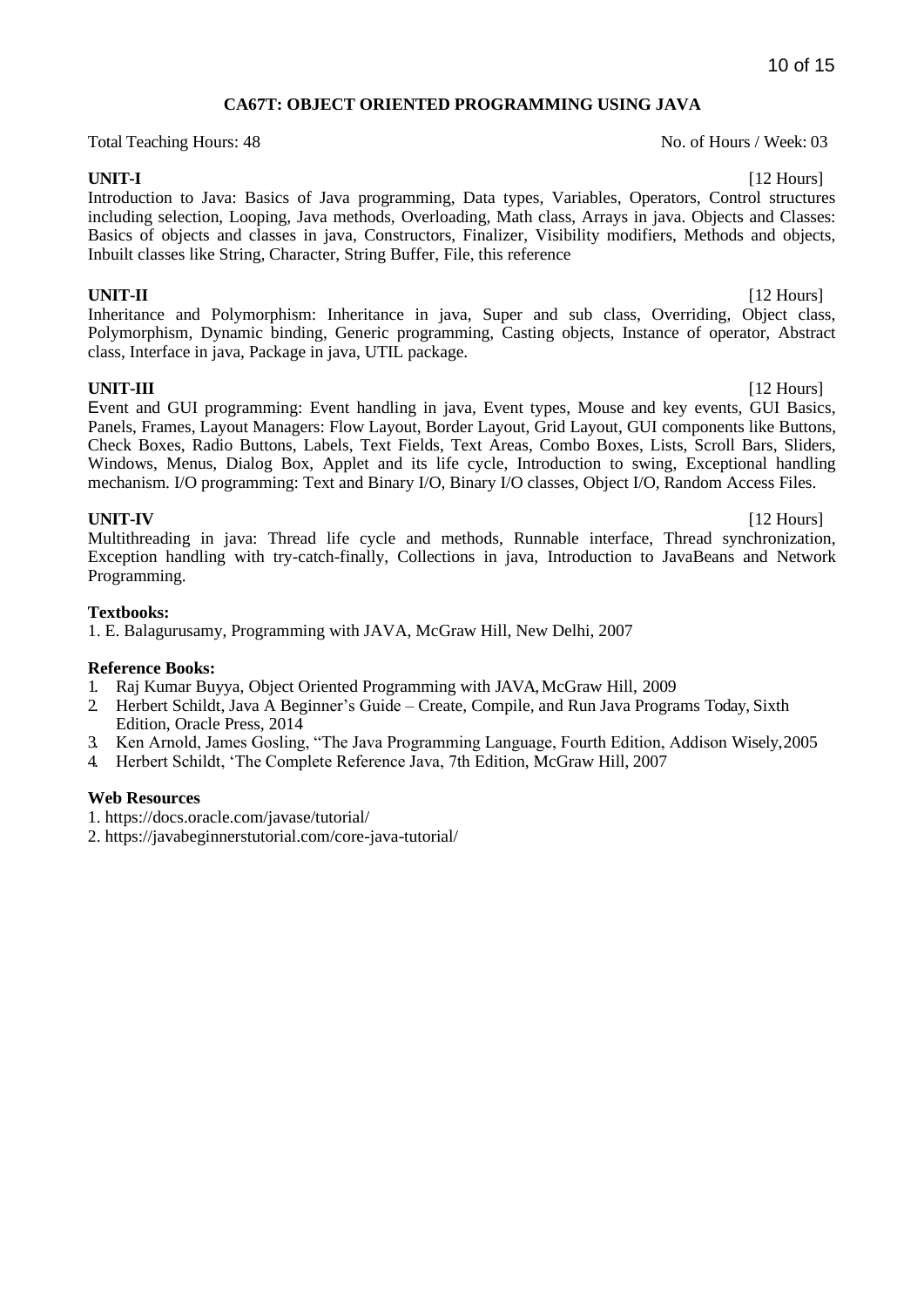### **CA-C8T: DATABASE MANAGEMENT SYSTEMS**

Total Teaching Hours: 48 No. of Hours / Week: 03

**UNIT - 1** [12 Hours] Databases and Database Users: Introduction, An example, Characteristics of the Database Approach, Actors on the Scene, Workers behind the Scene, Advantages of Using DBMS Approach, A Brief History of Database Applications, When Not to Use a DBMS. Database System Concepts and Architecture: Data Models, Schemas, and Instances, Three-schema Architecture and Data Independence, Database Languages and Interfaces, The Database System Environment, Centralized and Client-Server Architectures, Classification of Database Management Systems.

**UNIT - 2** [12 Hours] Data Modeling Using Entity-Relationship Model: Using High-Level Conceptual Data Models for Database Design, An Example Database Application, Entity Types, Entity Sets, Attributes and Keys, Relationship Types, Relationship Sets, Roles and Structural Constraints, Weak Entity Types, Refining the ER Design Company Database Diagrams, Naming Conventions and Design. Issues, File organization and storage, secondary storage devices, type of single level ordered index, multi-level indexes, indexes on multiple keys, other types of indexes.

**UNIT – 3** [12 Hours] Relational Model and Relational Algebra: Relational Model Concepts, Relational Model Constraints and Relational Database Schemas, Update Operations, Transactions and Dealing with Constraint Violations, Unary Relational Operations: SELECT and PROJECT, Relational Algebra Operations from SET Theory, Binary Relational Operations: JOIN and DIVISION, Additional Relational Operations, Examples of Queries in Relational Algebra. Relational Database Design: Anomalies in a database, functional dependency, normal forms, lossless join and dependency, BCNF, normalization through synthesis, higher order normal forms. SQL- SQL Data Definition and Data Types, Specifying Constraints in SQL, Schema Change Statements in SQL, Basic Queries in SQL, More Complex SQL Queries, Insert, Delete and Update Statements in SQL, Specifying Constraints as Assertion and Trigger, Views(Virtual Tables) in SQL, Embedded SQL, Dynamic SQL,

**UNIT – 4** [12 Hours] Introduction to transaction processing, transaction and system concepts, desirable properties of transactions, transaction support in SQL. Concurrency control techniques: two-phase locking techniques, concurrency control based on timestamp ordering. Recovery techniques: recovery concepts, recovery in multi-database systems, database backup and recovery from catastrophic failures.

### **Text Books:**

- 1. Elmasri and Navathe: Fundamentals of Database Systems, 7th Edition, Addison -Wesley, 2016.
- 2. Silberschatz, Korth and Sudharshan Data base System Concepts, 7th Edition, Tata McGraw Hill, 2019.

### **References:**

- 1. C.J. Date, A. Kannan, S. Swamynatham: An Introduction to Database Systems, 8th Edition, Pearson education, 2009
- 2. Database Management Systems :Raghu Ramakrishnan and Johannes Gehrke: , 3rd Edition, McGraw-Hill, 2003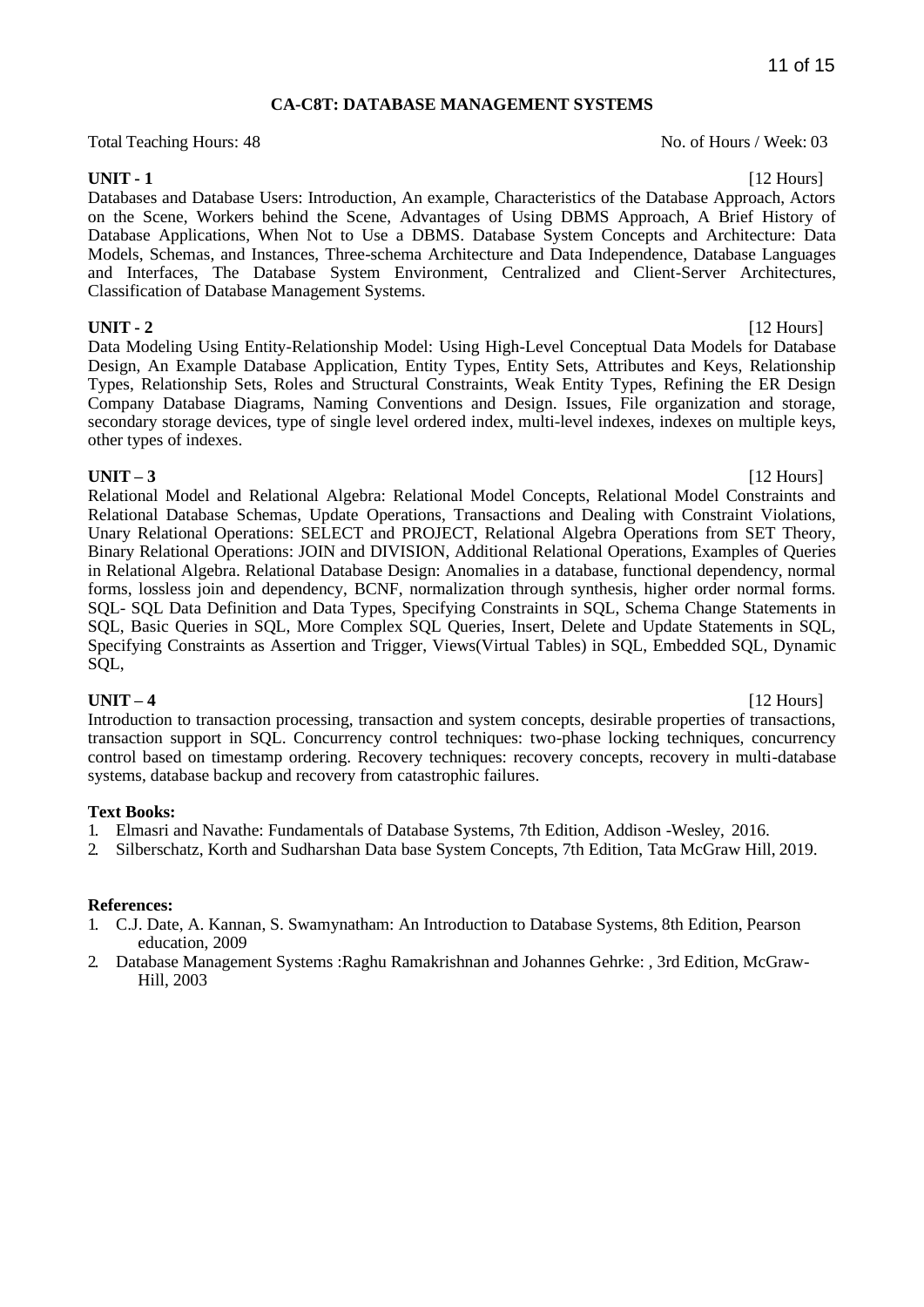### **CA-C9P: JAVA PROGRAMMING LAB**

- 1. Write a simple java application, to print the message, "Welcome to java"
- 2. Write a program to display the month of a year. Months of the year should be held in an array.
- 3. Write a program to demonstrate a division by zero exception
- 4. Write a program to create a user defined exception say Pay Out of Bounds. .
- 5. Write a java program to add two integers and two float numbers. When no arguments are supplied, give a default value to calculate the sum. Use function overloading.
- 6. Write a program to perform mathematical operations. Create a class called AddSub with methods to add and subtract. Create another class called MulDiv that extends from AddSub class to use the member data of the super class. MulDiv should have methods to multiply and divide A main function should access the methods and perform the mathematical operations.
- 7. Write a program with class variable that is available for all instances of a class. Use staticvariable declaration. Observe the changes that occur in the object's member variable values.
- 8. Write a java program to create a student class with following attributes: Enrollment id: Name, Mark of sub1, Mark of sub2, mark of sub3, Total Marks. Total of the three marks must be calculated only when the student passes in all three subjects. The pass mark for each subject is 50. If a candidate fails in any one of the subjects his total mark must be declaredas zero. Using this condition write a constructor for this class. Write separate functions for accepting and displaying student details. In the main method create an array of three student objects and display the details.
- 9. In a college first year class are having the following attributesName of the class (BCA, BCom, BSc), Name of the staff No of the students in the class, Array of students in the class
- 10. Define a class called first year with above attributes and define a suitable constructor. Also write a method called best Student () which process a first-year object and return the student with the highest total mark. In the main method define a first-year object and find the best student of this class
- 11. Write a Java program to define a class called employee with the name and date of appointment. Create ten employee objects as an array and sort them as per their date of appointment. ie, print them as per their seniority.
- 12. Create a package' student.Fulltime.BCA' in your current working directory a. Create a default class student in the above package with the following attributes: Name, age, sex. b. Have methods for storing as well as displaying
- 13. Write a small program to catch Negative Array Size Exception. This exception is caused when the array is initialized to negative values.
- 14. Write a program to handle Null Pointer Exception and use the "finally" method to display a messageto the user.
- 15. Write a program which create and displays a message on the window
- 16. Write a program to draw several shapes in the created window
- 17. Write a program to create an applet and draw grid lines
- 18. Write a program which creates a frame with two buttons father and mother. When we click the father button the name of the father, his age and designation must appear. When we click mother similar details of mother also appear.
- 19. Create a frame which displays your personal details with respect to a button click
- 20. Create a simple applet which reveals the personal information of yours.
- 21. Write a program to move different shapes according to the arrow key pressed.
- 22. Write a java Program to create a window when we press M or m the window displays Good Morning, A or a the window displays Good After Noon E or e the window displays Good Evening, N or n the window displays Good Night
- 23. Demonstrate the various mouse handling events using suitable example.
- 24. Write a program to create menu bar and pull-down menus.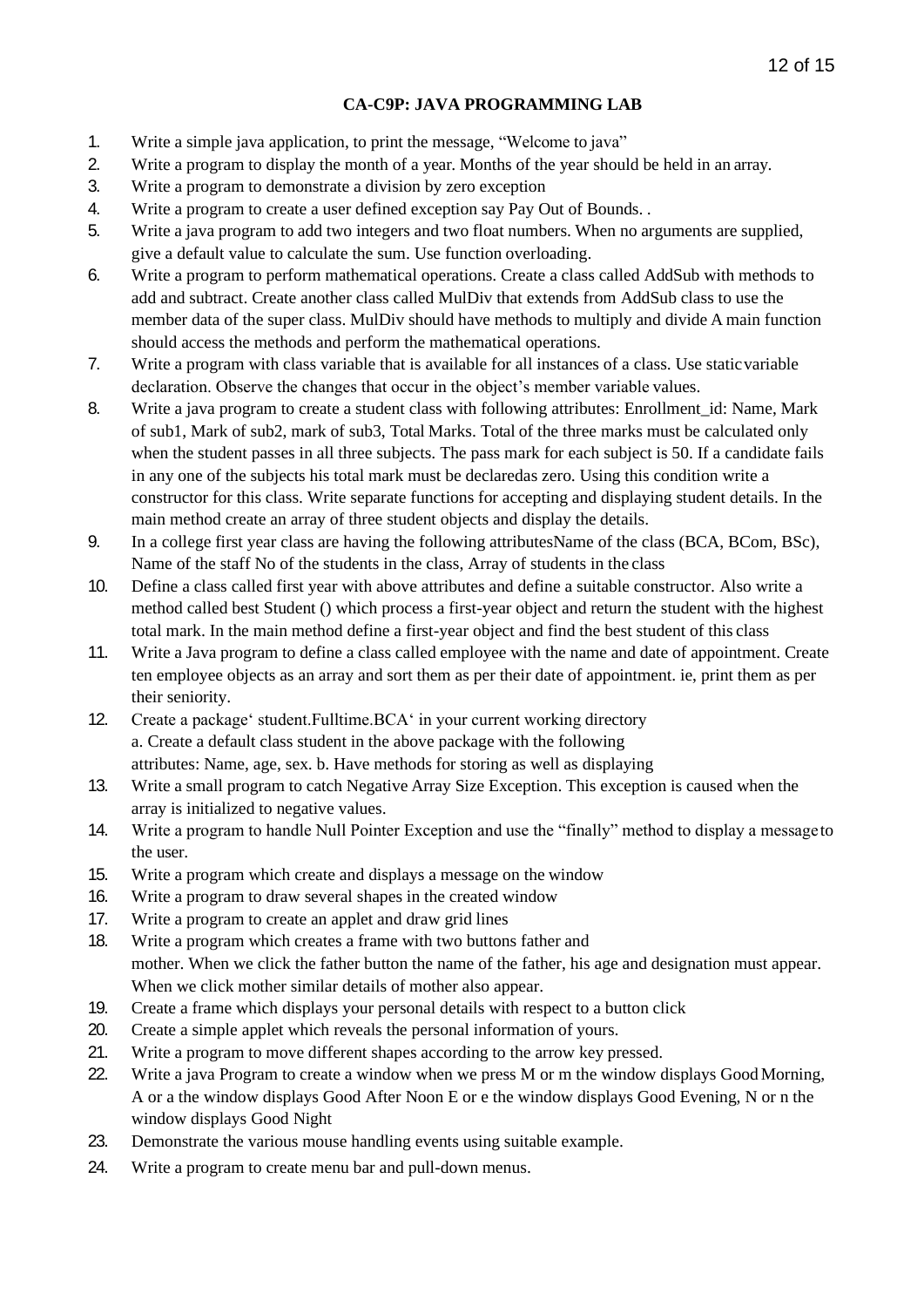### **CA- C10P: DATABASE MANAGEMENT SYSTEMS LAB**

### **PART – A**

1. Draw E-R diagram and convert entities and relationships to relation table for a given scenario. Two assignments shall be carried out i.e. consider two different scenarios (eg. bank, college)

Consider the Company database with following Schema

EMPLOYEE (FNAME, MINIT, LNAME, SSN, BDATE,ADDRESS,SEX,SALARY, SUPERSSN, DNO)

DEPARTMENT (DNAME, DNUMBER,MGRSSN,MSRSTARTDATE)

DEPT\_LOCATIONS (DNUMBER, DLOCATION)

PROJECT (PNAME, PNUMBER, PLOCATION, DNUM)

WORKS\_ON (ESSN, PNO, HOURS)

DEPENDENT (ESSN, DEPENDENT\_NAME, SEX, BDATE, RELATIONSHIP)

2. Perform the following:

a. Viewing all databases, Creating a Database, Viewing all Tables in a Database,

Creating Tables (With and Without Constraints), Inserting/Updating/Deleting

Records in a Table, Saving (Commit) and Undoing (rollback)

3. Perform the following:

a. Altering a Table, Dropping/Truncating/Renaming Tables, Backing up / Restoring a Database.

- 4. For a given set of relation schemes, create tables and perform the following Simple Queries, Simple Queries with Aggregate functions, Queries withAggregate functions (group by and having clause).
- 5. Execute the fallowing queries

a. How the resulting salaries if every employee working on the 'Research'Departments is given a 10% raise.

b. Find the sum of the salaries of all employees of the 'Accounts' department, as well as the maximum salary, the minimum salary, and the average salary in this department

6. Execute the fallowing queries

a. Retrieve the name of each employee Controlled by Department number 5 (use EXISTS operator). b. Retrieve the name of each dept and number of employees working in each Department which has at least 2 employees

- 7. Execute the fallowing queries
	- a. For each project, retrieve the project number, the project name, and the number of employee who work on that project.(use GROUP BY)
	- b. Retrieve the name of employees who born in the year 1990's
- 8. For each Department that has more than five employees, retrieve the department number and number of employees who are making salary more than 40000.
- 9.For each project on which more than two employees work, retrieve the project number, project nameand the number of employees who work on that project.